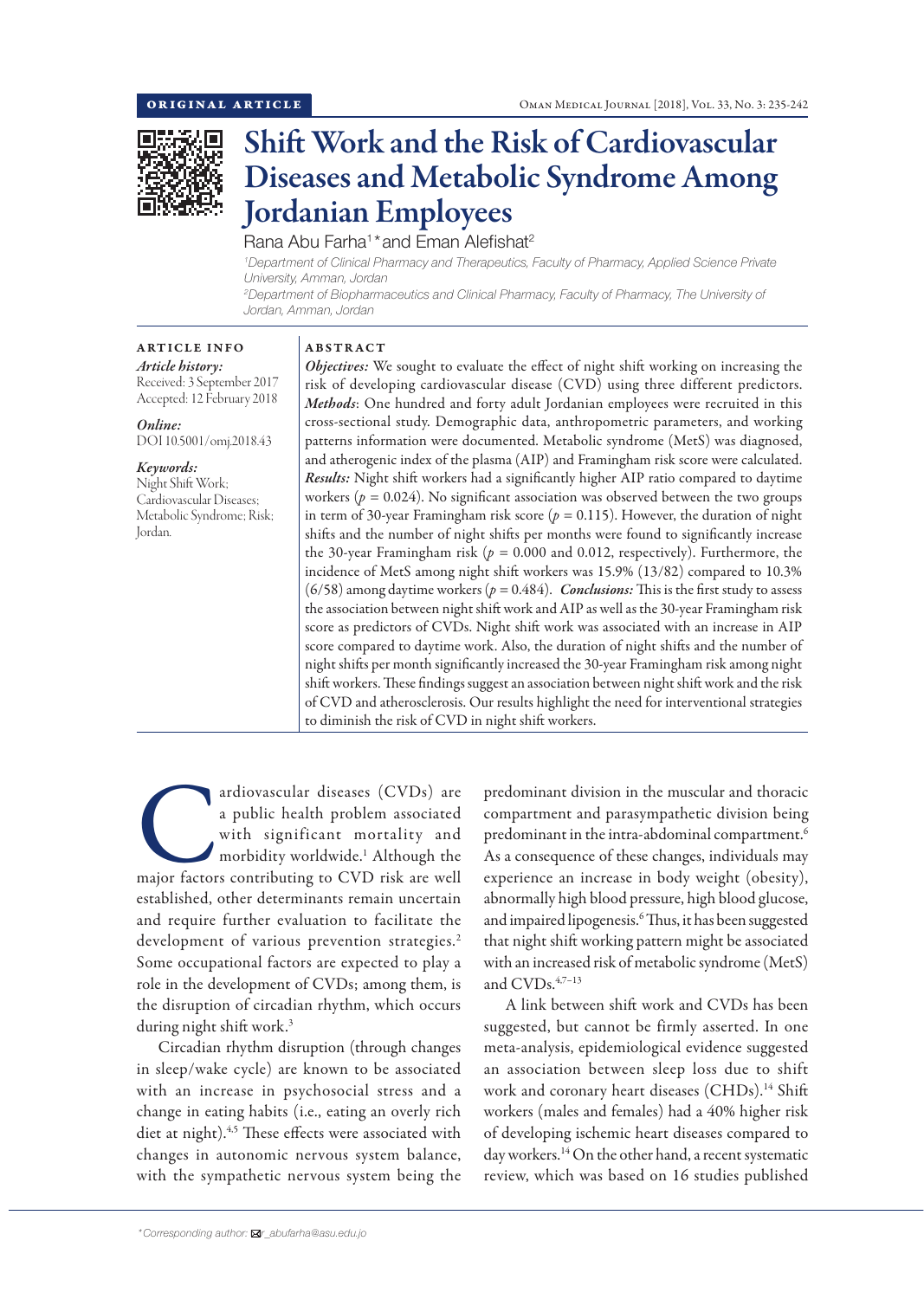between 1972 and 2008, did not define any certainty between shift work and CVDs.<sup>15</sup> This equivocal evidence can be attributed to the various definitions used in identifying night shift workers.16

Night shift workers may also be at increased risk for the development of MetS.3 MetS is a cluster of clinical and metabolic abnormalities that may sharply increase the risk of subsequent CHDs.17 A study of more than 27 000 participants from the Västerbotten intervention program in the north of Sweden, found a significant association between night shift work and MetS.3 In this study, high triglyceride (TG) levels, low levels of high-density lipoprotein cholesterol (HDL-C), and obesity were found to cluster more among night shift workers compared to daytime workers.3

Due to this epidemiological profile of the effect of night shifts on CVDs and MetS risk, it is important to conduct studies to evaluate the association between night shift work and the development of CVDs and MetS. Shedding light on this to the night shift workers population could improve their overall CVD risk management by allowing them to adopt appropriate interventions (e.g., diet, physical activity, and meditation).

We previously published a study on the impact of night shift working on the level of selected lipids parameters and found that night shift workers had higher TG levels and lower HDL-C levels.18 In the same study, we used lipid parameters to calculate an index that represents insulin resistance, which was found to be significantly higher among night shift workers compared to daytime workers.19 Based on the effect of night shift working on employees' lipid parameters, the same cohort was used in this study to examine the impact of night shift work on increasing the risk of CVDs.

We used three screening methods to assess the risk of CVDs. The first method was to calculate the atherogenic index of the plasma (AIP).<sup>19</sup> The second method was to predict the 30-year risk for CHD based on the Framingham Heart Study,<sup>20</sup> and the third method was to assess the presence of MetS and its components using the criteria of the American Heart Association/National Heart, Lung, and Blood Institute (AHA/NHLBI).<sup>21</sup> To the best of our knowledge, this is the first study to assess the association between night shift work and both Framingham score (30-year risk) and AIP as predictors of cardiovascular risk.

# METHODS

This study was approved by the Institutional Review Board Committee at the Jordan University Hospital. Recruitment of subjects was conducted following the guidelines outlined in the Helsinki Declaration.<sup>22</sup> Informed verbal consent was obtained from each participant.

This study was part of a large cross-sectional study conducted to evaluate the negative consequences of working night shifts on employees' health.<sup>18,23,24</sup> The study sample represents a cohort of hospital employees (males and females) from all hospital departments. From this cohort, 140 apparently healthy adults (aged 20–59 years without any established CVDs at baseline evaluation), with permanent employment for at least three years were recruited. Participants were classified into two groups: daytime working group with subjects working from 7.00 am to 4.00 pm and night shift working group with subjects working from 4.00 pm to 7.00 am. The night shift working group should have at least four night shifts per month for the last three years. Exclusion criteria included pregnant female workers, part-time workers, or if daytime workers had any night shift work during their previous working schedule.

Data collection took place between June and December 2014. For each recruited patient, sociodemographic data such as age, gender, smoking status, occupation, and marital status were obtained. At baseline, all participants underwent medical evaluation including weight, height, blood pressure, and waist circumference measurements. For fasting blood glucose (FBG), HDL-C, TG measurements, and fasting blood samples were obtained from all participants. Detailed information about data collection and blood sample measurement has been published previously.19

AIP has been used as a significant predictor of atherosclerosis.25 It can be calculated from standard lipid profile and provides more predictive value for CVD beyond lipid profile. AIP is based on the TG to HDL-C ratio and is calculated according to the following formula:  $AIP = Log [TGs]/[HDL]^{25}$ 

Framingham score is a tool for estimating 30 year risk of cardiovascular events among healthy individuals. The thirty-year risk for CVD was estimated based on a simple calculation that uses standard risk factors (i.e., gender, age, blood pressure and antihypertensive treatment, smoking, diabetes,

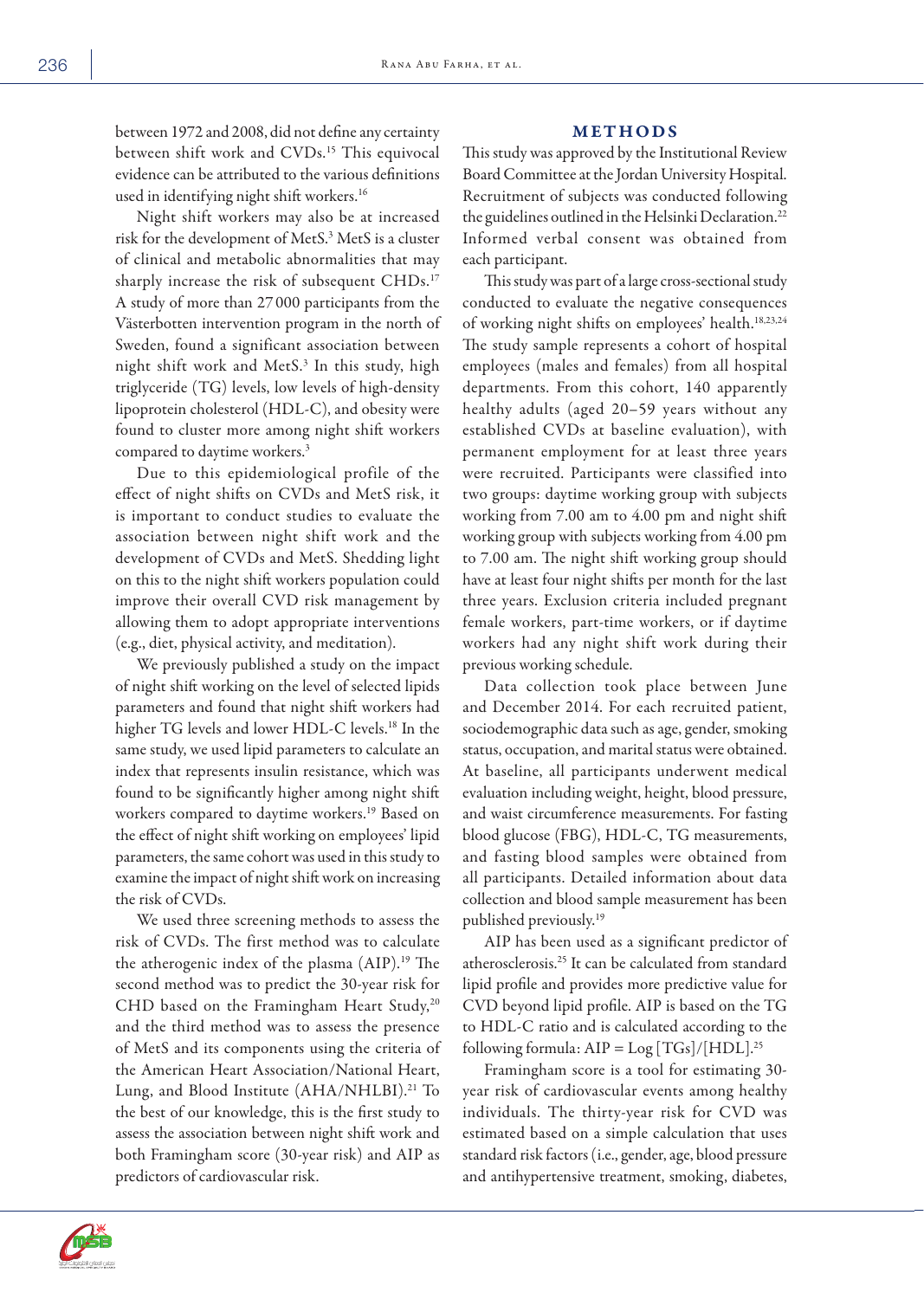| Parameters                                            | Daytime,<br>$n = 58$ | Night shift,<br>$n = 82$ | Total<br>$n = 140$ | $p$ -valuet |
|-------------------------------------------------------|----------------------|--------------------------|--------------------|-------------|
| Age, years, mean ± SD                                 | $35.1 \pm 6.7$       | $32.8 \pm 8.0$           | $33.7 \pm 7.6$     | $0.004*$    |
| Gender, $n$ $(\%)$                                    |                      |                          |                    |             |
| Males                                                 | 13(22.4)             | 47(57.3)                 | 60(42.9)           | $0.000*$    |
| Females                                               | 45(77.6)             | 35(42.7)                 | 80(57.1)           |             |
| Occupation, $n$ $(\%)$                                |                      |                          |                    |             |
| Medical field                                         | 41(70.7)             | 58 (70.7)                | 99(70.7)           | 0.996       |
| Other                                                 | 17(29.3)             | 24(29.3)                 | 41(29.3)           |             |
| Marital status, $n$ $(\%)$                            |                      |                          |                    |             |
| Single                                                | 10(17.9)             | 22(28.6)                 | 32(24.1)           | 0.209       |
| Married                                               | 46(82.1)             | 54(70.1)                 | 100(75.2)          |             |
| Divorced                                              | 0(0.0)               | 1(1.3)                   | 1(0.8)             |             |
| Duration of night shift work, years,<br>$mean \pm SD$ |                      | $6.6 \pm 3.7$            |                    |             |
| Night shifts per month, n, mean $\pm$ SD              |                      | $17.1 \pm 5.0$           |                    |             |

| <b>Table 1:</b> Sociodemographic and work characteristics of study sample ( $n = 140$ ). |  |  |  |
|------------------------------------------------------------------------------------------|--|--|--|
|------------------------------------------------------------------------------------------|--|--|--|

*\*Significant at 0.050 significance level. SD: standard deviation.* 

*†Using independent sample t-test or Mann-Whitney test for continuous variables and chi-squared test for categorical variables.*

and body mass index) without the need for any laboratory values.<sup>21</sup>

The diagnosis of MetS was based on the AHA/ NHLBI criteria, which defines MetS as the presence of at least three of the following five conditions: FBG  $\geq$  100 mg/dL or on drug treatment for elevated glucose; blood pressure ≥ 130/85 mmHg or on antihypertensive drug treatment in a patient with a history of hypertension;  $TGs \ge 150$  mg/ dL or on drug treatment for elevated TGs; HDL-C < 40 mg/dL in men or < 50 mg/dL in women or on drug treatment for reduced HDL-C; or waist circumference ≥ 102 cm in men or ≥ 88 cm in women. $21$ 

Descriptive statistics were used to describe the sample; the quantitative variables were described using mean and standard deviation (SD); qualitative variables were described using frequency and percentages. Group differences were explored using independent sample *t*-test or one-way analysis of variance (ANOVA) for continuous variables. Non-parametric tests were used for non-normally distributed data. Categorical variables were analyzed using chi-squared analysis. If the expected frequency fell below five, Fisher's exact test was employed. All data were entered and analyzed using SPSS Statistics (IBM Corp. Released 2010. IBM SPSS Statistics for Windows, Version 19.0. Armonk, NY: IBM Corp.). For all statistical analysis, a *p*-value of < 0.050 was

considered statistically significant. All tests were two-tailed.

There were differences in sociodemographic characteristics between the two studied groups (night shift and daytime groups) in terms of age and



Figure 1: Mean value and standard error of the mean of atherogenic index of plasma (log triglyceride/high-density lipoprotein cholesterol among Jordanian employees working day or night shifts. Comparison was performed using one-way analysis of covariance (after adjusting for age and gender) (F-value = 5.1, df = 1,  $p = 0.024$ ).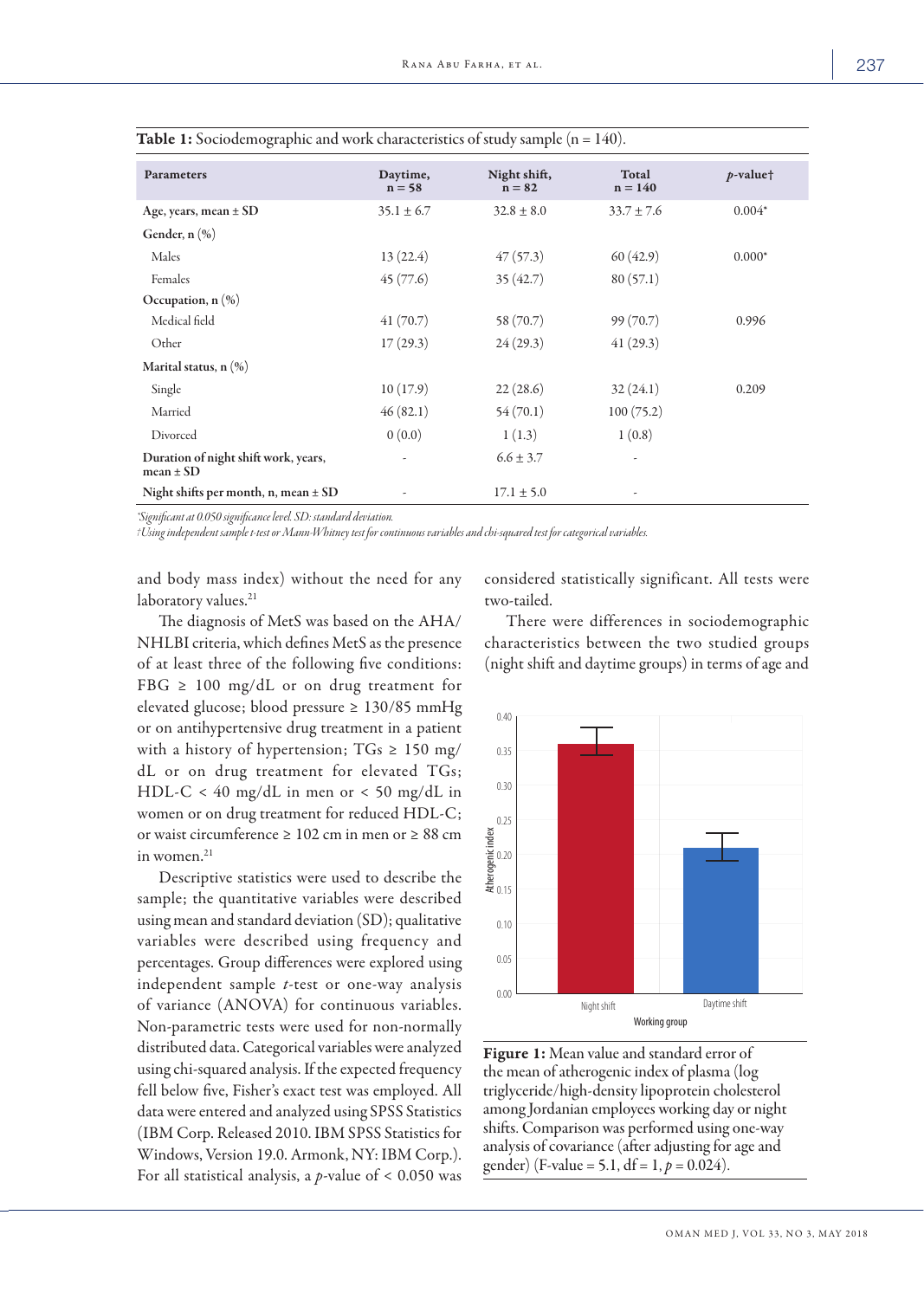

Figure 2: Mean value and standard error of the mean of Framingham risk for cardiovascular diseases (CVDs) (30 years risk) among Jordanian employees working day or night shifts. Comparison was performed using one-way analysis of covariance (after adjusting for age and gender effect)  $(F-value = 2.5, df = 1, p = 0.115).$ 

gender. These differences were controlled for when evaluating the difference between the two working groups. One-way analysis of covariance (ANCOVA) was used to evaluate the differences in AIP and Framingham scores between the two groups; while hierarchical multiple logistic regression was used to evaluate the difference in MetS prevalence. Finally, simple linear regression and simple logistic regression analysis were used to evaluate the influence of the duration of night shift working and the number of night shifts per month on the three cardiovascular predictors among night shift workers.

# RESULTS

Demographic and working characteristics of the study cohort are represented in Table 1. The daytime group were older and had a higher proportion of females compared to the night shift group.

By conducting ANCOVA (with age and gender being the main covariates), night shift work was independently associated with increased AIP (log TG/ HDL-C) compared to daytime work (0.36 vs. 0.21 respectively, F-value= 5.1,  $df = 1, p = 0.024$  [Figure 1].

In the evaluation of the 30-year risk for CVDs among the study groups, although not significant,

Table 2: Anthropometric and metabolic characteristics of the day and night shift workers  $(n = 140$  employees).

| Parameters,<br>$mean+SD$     | Daytime,<br>$n = 58$ | Night shift,<br>$n = 82$ | $p$ -value <sup>+</sup> |
|------------------------------|----------------------|--------------------------|-------------------------|
| Waist<br>circumference       | $89.5 \pm 11.3$      | $89.0 \pm 13.4$          | 0.815                   |
| Systolic BP                  | $116.9 + 9.6$        | $118.7 \pm 13.6$         | 0.352                   |
| Diastolic BP                 | $75.7 \pm 6.6$       | $76.4 \pm 10.7$          | 0.675                   |
| <b>FBG</b>                   | $83.1 + 8.4$         | $86.2 + 14.7$            | 0.153                   |
| TG                           | $89.8 \pm 59.7$      | $114.3 \pm 71.3$         | $0.035*$                |
| $HDL-C$                      | $50.0 \pm 11.1$      | $44.6 \pm 13.0$          | $0.011*$                |
| Number of MetS<br>components | $1.2 \pm 1.02$       | $1.3 \pm 1.35$           | 0.764                   |

*BP: blood pressure; FBG: fasting blood glucose; TG: triglyceride; HDL-C: high-density lipoprotein cholesterol; MetS: metabolic syndrome. †Using independent sample t-test or Mann-Whitney test. \*Significant at 0.050 significance level.*

night shift workers showed higher Framingham score compared to daytime workers (17.5 vs. 13.2, respectively, F-value = 2.5,  $df = 1, p = 0.115$ ) [Figure 2].

MetS components were assessed for all participants [Table 2]. The average number of MetS components in the whole sample was 1.2, with no significant difference found between the two groups  $(p = 0.764)$ . There was no significant difference between the two groups for all the anthropometric parameters except for HDL-C and TG.



Figure 3: Prevalence of MetS among Jordanian employees according to their working groups. Comparison was performed using hierarchical multiple logistic regression after adjusting for age and gender ( $p = 0.484$ ).

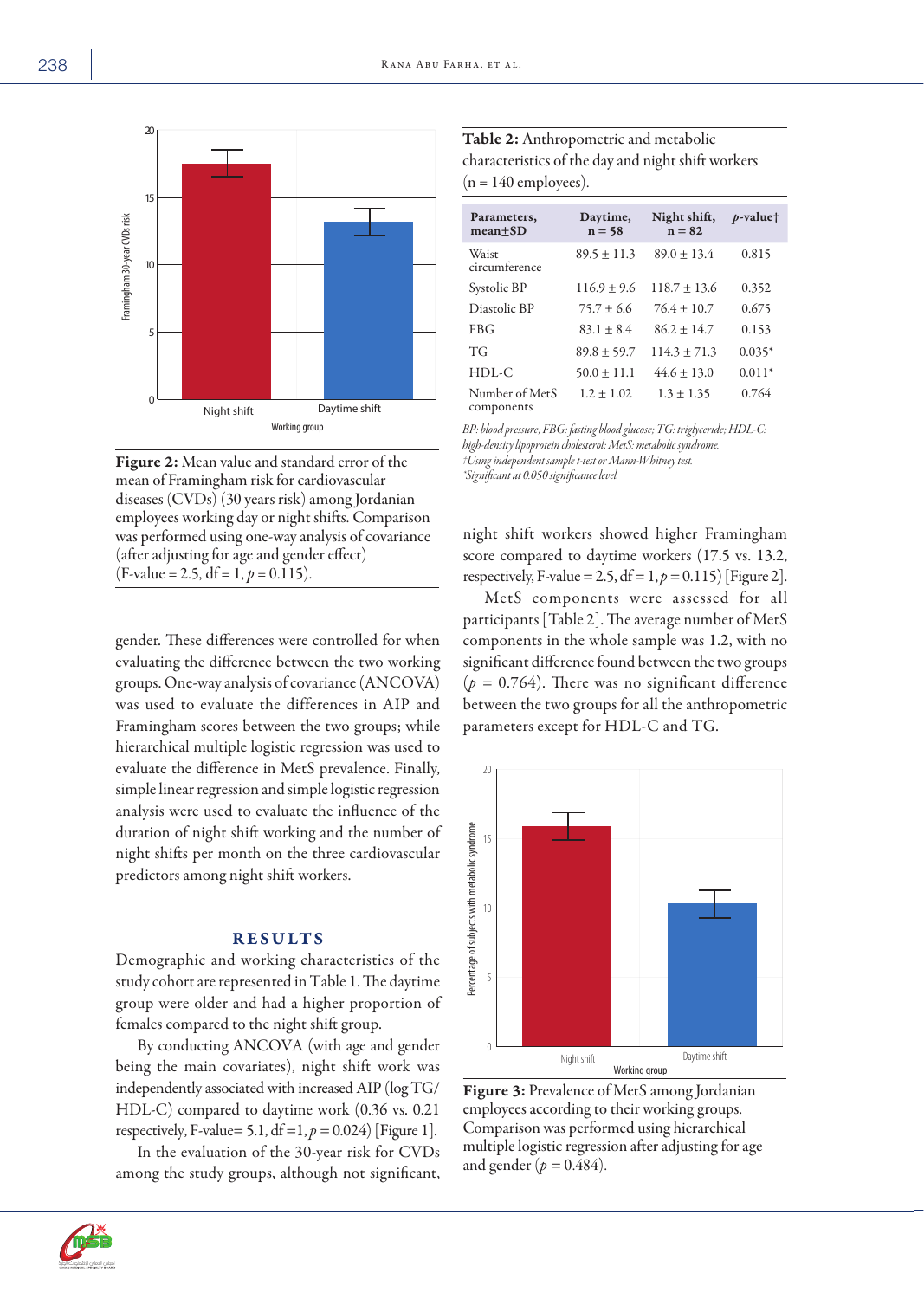| $\sim$<br>$\sim$         |                   |            |                   |                                  |                 |                                                     |  |
|--------------------------|-------------------|------------|-------------------|----------------------------------|-----------------|-----------------------------------------------------|--|
| Night shift<br>parameter | AIP               |            |                   | 30-year Framingham risk<br>score |                 | Presence of metabolic<br>syndrome $(0: No, 1: Yes)$ |  |
|                          | $\mathbf{r}^{\#}$ | $p$ -value | $r^{\tilde{\pi}}$ | $p$ -value                       | OR <sup>s</sup> | $p$ -value                                          |  |
| Duration                 | 0.195             | 0.081      | 0.430             | $0.000*$                         | 0.898           | 0.150                                               |  |
| Number per month         | 0.182             | 0.102      | 0.279             | $0.012*$                         | 0.890           | 0.064                                               |  |

Table 3: Evaluation of the influence of night shift characteristics on the three cardiovascular parameters among night shift workers  $(n = 82)$ .

*AIP: atherogenic index of plasma. # r: Pearson correlation obtained using simple linear regression. \$ OR: odds ratio obtained using binary logistic regression. \*Significant at 0.050 significance level.*

When evaluating the prevalence of MetS among both working groups [Figure 3], night shift workers showed a non-significant higher percentage of MetS compared to daytime workers after adjusting for age and gender confounding effect (15.9% vs. 10.3% respectively,  $p = 0.484$ .

Finally, the duration of night shifts and the number of night shifts per months significantly increased the 30-year Framingham risk among night shift workers  $(p = 0.000$  and 0.012, respectively). The presence of MetS and AIP were not affected by the duration and the number of night shifts per month [Table 3].

## DISCUSSION

This study is an extension of our previous study, which evaluated the impact of night shift working on employees' lipid parameters and insulin resistance index.18 Based on the fact that abnormal lipid parameters are associated with increased risk of CVDs,<sup>26</sup> this cross-sectional study aimed to evaluate the impact of night shift work on the risk of cardiovascular events among the same cohort of workers using three different predictors of CVDs including (AIP, 30-year Framingham risk score, and MetS). Although other studies have evaluated the relationship between night shift work and MetS,3,13,27–30 no study to date has assessed the association between night shift work and both AIP and the 30-year Framingham risk scoring, which have been reported to be among the best predictors of CVD.19,20,25

AIP has the advantage of being easily calculated from individuals' routine fasting lipid profile.<sup>25,31</sup> Although several other atherogenic indices have been associated with increased risk of CVDs such as low-density lipoprotein cholesterol (LDL-C)/ HDL-C ratio, TG/HDL-C ratio and total cholesterol (TC)/HDL-C ratio. We used AIP in this study because it has been found to be a better marker for predicting cardiovascular risk compared to the classical conventional indices<sup>32</sup> since it can reflect the composition of blood lipoproteins.<sup>25,33</sup>

Remarkably, in this study, night shift workers had higher AIP (after adjusting for age and gender) compared to daytime workers. This is the first study to evaluate the influence of shift working on AIP. A previous study evaluated the influence of shift work on different atherogenic indices including TG/HDL ratio, TC/HDL ratio, and LDL-C/HDL ratio.<sup>34</sup> All indices were elevated in night shift workers compared to daytime workers.35

In this study, Framingham risk score was used as a tool to predict the 30-year cardiovascular risk. Despite being a valuable predictor of CHD risk, it is only applied to individuals without previously diagnosed heart disease and has low accuracy in some ethnic subgroups.35 The validity of using this scoring system among the Middle Eastern population has been studied and approved previously.<sup>36</sup>

The relationship between the 10-year Framingham risk scoring and night shift work have been investigated in some recent studies,37–39 but this is the first study to evaluate the 30-year CVD risk. The 30-year Framingham risk scoring system estimates the risk of developing CVDs in the next 30 years.20 The fact that participants mean age in this study was 33 years led to the decision to use the 30-year risk to get a long-term prediction of risk.

Although we found no significant difference in Framingham 30-year risk score between the two groups, night shift workers showed a relatively higher risk score compared to daytime workers. Among the night shift workers, 30-year Framingham risk was positively associated with an increased duration of night shift work and the number of night shifts per month. Compared to previous studies that have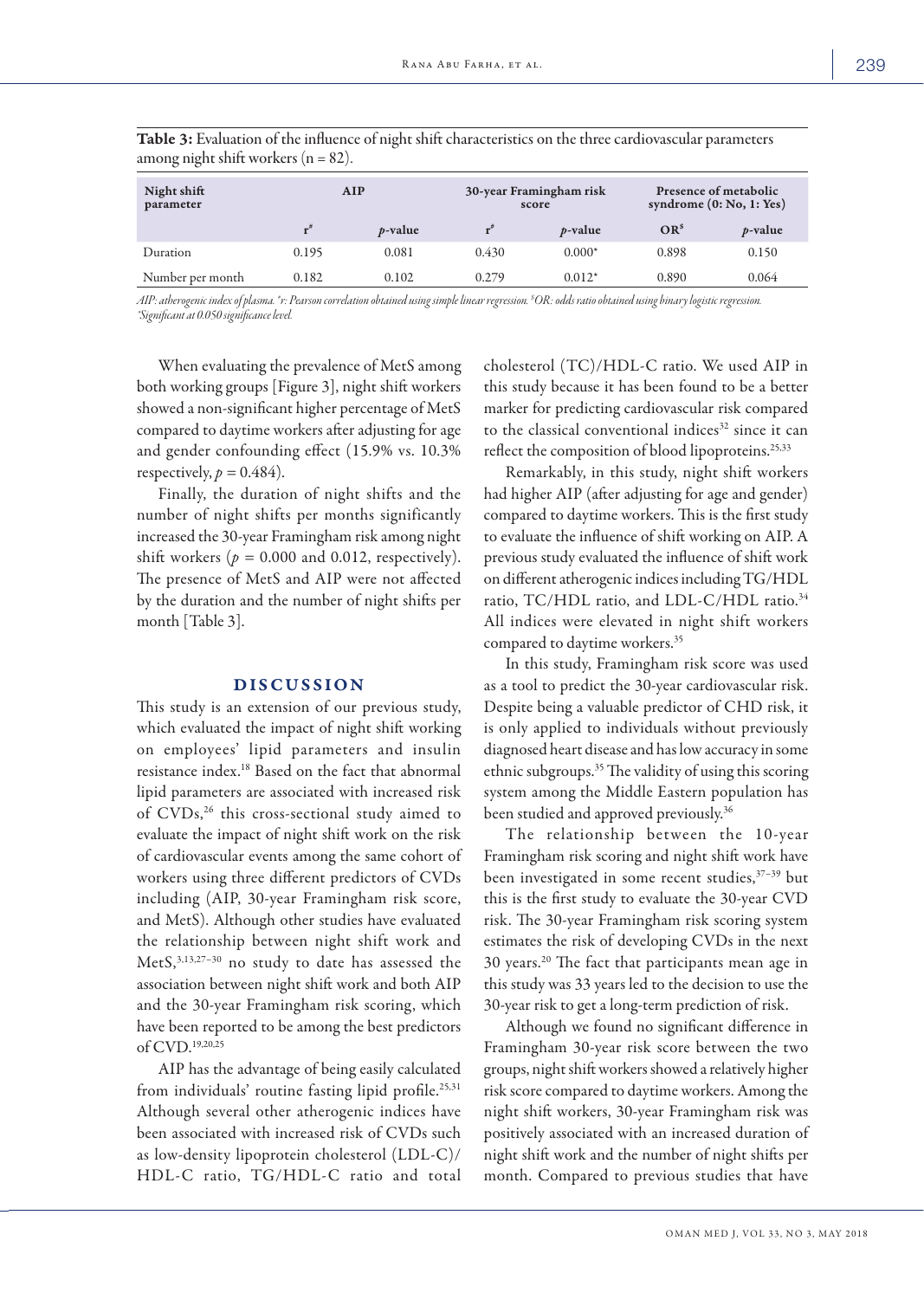evaluated the 10-year risk, one study reported a higher 10-year risk score in night shift workers,<sup>39</sup> while others reported no significant difference among night shift workers compared to daytime workers.37,38 The advantage of the simple equation used in this study is the lack of need for laboratory values; it is only based on standard risk factors. This means CHD risk assessment can be easily implemented in primary care settings.

Although numerous researchers have suggested an association between night shift work and MetS,3,13,27-30 we did not find this association significant. However, a higher percentage of night shift workers developed MetS compared to daytime workers. A possible justification for the lack of a significant relationship is the relatively small sample size, which may affect the power of the study.

According to the results obtained in this study, most anthropometric components of MetS were higher among night shift workers compared to daytime workers, with hypertriglyceridemia and low HDL-C level being the only components showing a significant association with night shift work. The effect of night shift work on those two lipid parameters was discussed in more detail in a previous study.18

Hypertension is an important risk factor for cardiovascular events.<sup>40</sup> The relationship between night shift work and blood pressure was not statistically significant in this study. This finding was consistent with two previous reports by the same research team, which found no significant relationship between systolic/diastolic blood pressure and working schedule.<sup>3,41</sup> Higher blood pressure in night shift workers were reported in the literature,<sup>14,27</sup> as well as lower blood pressure.<sup>28</sup> These inconsistencies in the association between night shift work and blood pressure might be explained by the different techniques used to measure blood pressure and the different times these readings were taken without taking into account circadian variation in blood pressure readings.<sup>42</sup>

The mean FBG was found to be similar in both night shift and daytime workers. Previous studies have also confirmed this finding, 3,39,41 while another study found hyperglycemia to be more common in night shift workers than daytime workers.<sup>27</sup> Interestingly, one study found that FBG was significantly lower in night shift workers.38 We found no significant difference in waist circumference between the two

groups. This result is in agreement with that of a cross-sectional study in Southern France.38 Other studies showed that abdominal obesity was more common in night shift workers than in daytime workers among both males and females.<sup>3,28,41</sup>

Variation in eating habits between night shift and daytime workers may explain part of the observed association with FBG and abdominal obesity in these previous studies.<sup>3,28,41</sup> Night shift workers were reported to consume more food during the night and more smaller meals throughout the day compared with daytime workers. This may contribute to desynchronization of the rhythmicity of glucose and TG, which consequently, may result in more hyperglycemia and abdominal fat deposits.<sup>43</sup> We did not assess the dietary habits of the two working group, so it is difficult to explain the insignificant variations in FBG and abdominal obesity between them.

It is important to mention that this study has some methodological limitations. First, the study was limited by its cross-sectional design, which does not infer a causal relationship between increased cardiovascular risk and shift work. Second, the relatively small recruited sample size may reduce the power of the study to identify significant differences between the groups. The reason behind this limited sample size is the strict inclusion criteria for subject recruitment and the fasting requirements to obtain blood samples, which proved to be challenging to employees. Third, in this study, no data about dietary habits of the recruited participants was collected, which may confound the results obtained in this study.

#### **CONCLUSION**

This is the first study to assess the association between night shift work and AIP as well as the 30-year Framingham risk score as a predictor of CVDs. Night shift work was associated with an increase in AIP score compared to daytime work. The duration of night shift working and the number of night shifts per month significantly increased the 30-year Framingham risk among night shift workers. These findings suggest an association between night shift work and the risk of CVDs and atherosclerosis. Therefore, it is warranted to monitor shift workers clinical parameters and lifestyle habits. Further studies are

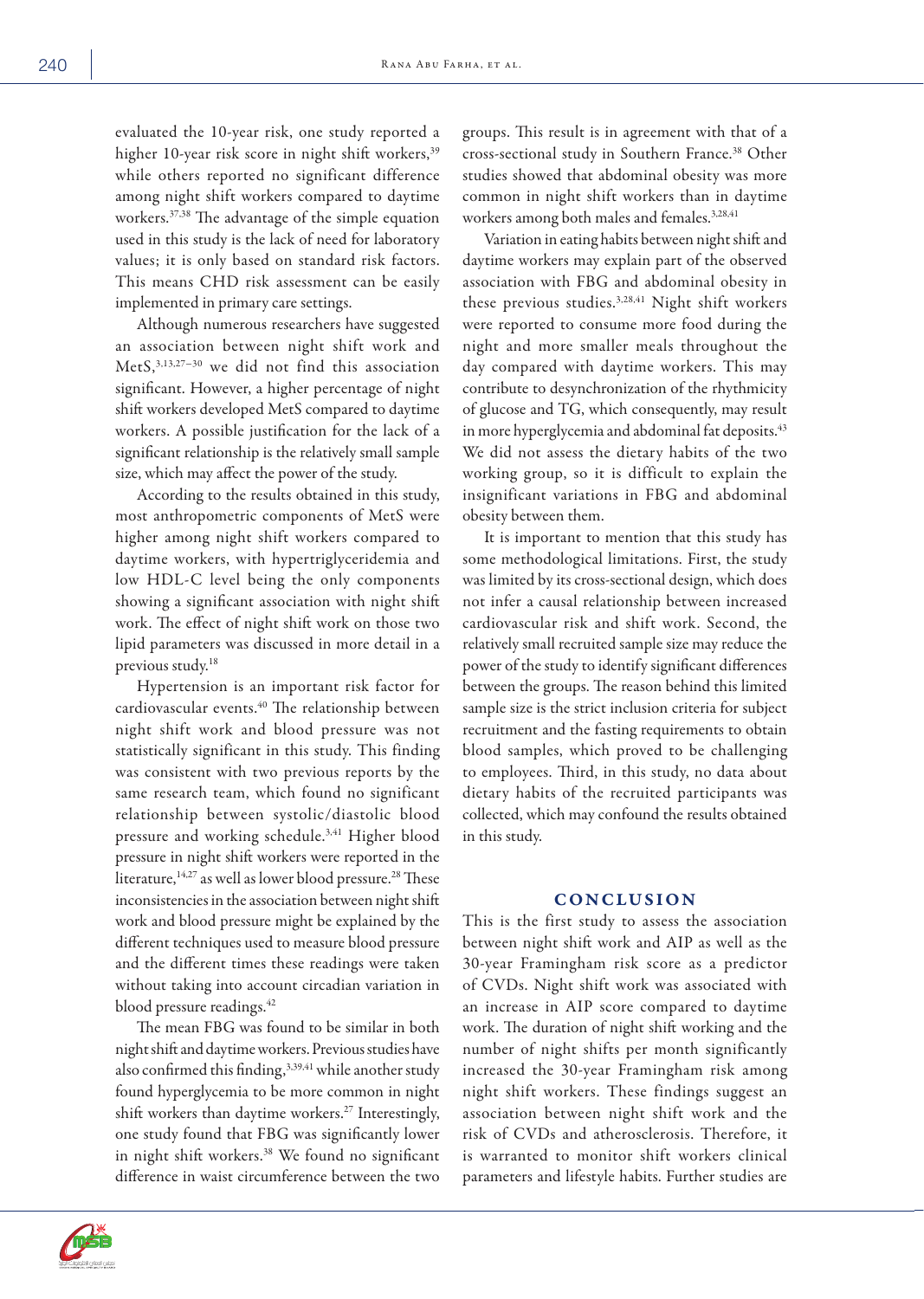needed to investigate the effect of longitudinal exposure to night shift work on CVD risk and the development of MetS, and how lifestyle intervention can ameliorate CVD progression.

#### *Disclosure*

The authors declared no conflicts of interest. This study was funded by the Deanship of Scientific Research at The University of Jordan (Grant No. 68/2013-2014).

#### references

- 1. Pagidipati NJ, Gaziano TA. Estimating deaths from cardiovascular disease: a review of global methodologies of mortality measurement. Circulation 2013 Feb; 127(6):749-756.
- 2. Daviglus ML, Talavera GA, Avilés-Santa ML, Allison M, Cai J, Criqui MH, et al. Prevalence of major cardiovascular risk factors and cardiovascular diseases among Hispanic/ Latino individuals of diverse backgrounds in the United States. JAMA 2012 Nov;308(17):1775-1784.
- 3. Esquirol Y, Perret B, Ruidavets JB, Marquie JC, Dienne E, Niezborala M, et al. Shift work and cardiovascular risk factors: new knowledge from the past decade. Arch Cardiovasc Dis 2011 Dec;104(12):636-668.
- 4. Bixler E. Sleep and society: an epidemiological perspective. Sleep Med 2009 Sep;10(Suppl 1):S3-S6.
- 5. Tepas DI. Do eating and drinking habits interact with work schedule variables? Work Stress 1990;4(3):203-211.
- 6. Bass J, Takahashi JS. Circadian integration of metabolism and energetics. Science 2010 Dec;330(6009):1349-1354.
- Karlsson B, Knutsson A, Lindahl B. Is there an association between shift work and having a metabolic syndrome? Results from a population based study of 27,485 people. Occup Environ Med 2001 Nov;58(11):747-752.
- 8. Kroenke CH, Spiegelman D, Manson J, Schernhammer ES, Colditz GA, Kawachi I. Work characteristics and incidence of type 2 diabetes in women. Am J Epidemiol 2007 Jan;165(2):175-183.
- 9. Leproult R, Holmbäck U, Van Cauter E. Circadian misalignment augments markers of insulin resistance and inflammation, independently of sleep loss. Diabetes 2014 Jun;63(6):1860-1869.
- 10. Morikawa Y, Nakagawa H, Miura K, Soyama Y, Ishizaki M, Kido T, et al. Effect of shift work on body mass index and metabolic parameters. Scand J Work Environ Health 2007 Feb;33(1):45-50.
- 11. Scheer FA, Hilton MF, Mantzoros CS, Shea SA. Adverse metabolic and cardiovascular consequences of circadian misalignment. Proc Natl Acad Sci U S A 2009 Mar;106(11):4453-4458.
- 12. Tüchsen F, Hannerz H, Burr H. A 12 year prospective study of circulatory disease among Danish shift workers. Occup Environ Med 2006 Jul;63(7):451-455.
- 13. Wang F, Zhang L, Zhang Y, Zhang B, He Y, Xie S, et al. Meta-analysis on night shift work and risk of metabolic syndrome. Obes Rev 2014 Sep;15(9):709-720.
- 14. Bøggild H, Knutsson A. Shift work, risk factors and cardiovascular disease. Scand J Work Environ Health 1999 Apr;25(2):85-99.
- 15. Frost P, Kolstad HA, Bonde JP. Shift work and the risk of ischemic heart disease - a systematic review of the epidemiologic evidence. Scand J Work Environ Health 2009 May;35(3):163-179.
- 16. Vyas MV, Garg AX, Iansavichus AV, Costella J, Donner A, Laugsand LE, et al. Shift work and vascular events: systematic review and meta-analysis. BMJ 2012 Jul;345:e4800.
- 17. Hanley AJ, Karter AJ, Williams K, Festa A, D'Agostino

RB Jr, Wagenknecht LE, et al. Prediction of type 2 diabetes mellitus with alternative definitions of the metabolic syndrome: the Insulin Resistance Atherosclerosis Study. Circulation 2005 Dec;112(24):3713-3721.

- 18. Alefishat E, Abu Farha R. Is Shift Work Associated with Lipid Disturbances and Increased Insulin Resistance? Metab Syndr Relat Disord 2015 Nov;13(9):400-405.
- 19. Dobiásová M. Atherogenic index of plasma [log(triglycerides/HDL-cholesterol)]: theoretical and practical implications. Clin Chem 2004 Jul;50(7):1113- 1115.
- 20. Pencina MJ, D'Agostino RB Sr, Larson MG, Massaro JM, Vasan RS. Predicting the 30-year risk of cardiovascular disease: the framingham heart study. Circulation 2009 Jun;119(24):3078-3084.
- 21. Grundy SM, Cleeman JI, Daniels SR, Donato KA, Eckel RH, Franklin BA, et al; American Heart Association; nanagement of the metabolic syndrome: an American Heart Association/National Heart, Lung, and Blood Institute Scientific Statement. Circulation 2005 Oct;112(17):2735- 2752.
- 22. World Medical A; World Medical Association. World Medical Association Declaration of Helsinki: ethical principles for medical research involving human subjects. JAMA 2013 Nov;310(20):2191-2194.
- 23. Alefishat E, Abu Farha R. Determinants of vitamin d status among Jordanian employees: Focus on the night shift effect. Int J Occup Med Environ Health 2016;29(5):859-870.
- 24. Akour A, Abu Farha R, Alefishat E, Kasabri V, Bulatova N, Naffa R. Insulin resistance and levels of cardiovascular biomarkers in night-shift workers. Sleep Biol Rhythms 2017;15(4):283-290.
- 25. Dobiásová M, Frohlich J. The plasma parameter log (TG/HDL-C) as an atherogenic index: correlation with lipoprotein particle size and esterification rate in apoBlipoprotein-depleted plasma (FER(HDL)). Clin Biochem 2001 Oct;34(7):583-588.
- 26. Rader DJ, Hovingh GK. HDL and cardiovascular disease. Lancet 2014 Aug;384(9943):618-625.
- 27. Guo Y, Rong Y, Huang X, Lai H, Luo X, Zhang Z, et al. Shift work and the relationship with metabolic syndrome in Chinese aged workers. PLoS One 2015 Mar;10(3):e0120632.
- 28. De Bacquer D, Van Risseghem M, Clays E, Kittel F, De metabolic syndrome: a prospective study. Int J Epidemiol<br>2009 Jun;38(3):848-854.
- 29. Pietroiusti A, Neri A, Somma G, Coppeta L, Iavicoli I, Bergamaschi A, et al. Incidence of metabolic syndrome among night-shift healthcare workers. Occup Environ Med 2010 Jan;67(1):54-57.
- 30. Lin Y-C, Hsiao T-J, Chen P-C. Persistent rotating shift- work exposure accelerates development of metabolic syndrome among middle-aged female employees: a five-year follow-up. Chronobiol Int 2009 May;26(4):740-755.
- 31. Niroumand S, Khajedaluee M, Khadem-Rezaiyan M, Abrishami M, Juya M, Khodaee G, et al. Atherogenic Index of Plasma (AIP): A marker of cardiovascular disease. Med J Islam Repub Iran 2015 Jul;29:240.
- 32. Khazaál MS. Atherogenic Index of Plasma (AIP) as a parameter in predicting cardiovascular risk in males compared to the conventional dyslipidemic indices (cholesterol ratios). Karbala J. Med 2013;6(1):1506-1511.
- 33. Nwagha UI, Ikekpeazu EJ, Ejezie FE, Neboh EE, Maduka IC. Atherogenic index of plasma as useful predictor of cardiovascular risk among postmenopausal women in Enugu, Nigeria. Afr Health Sci 2010 Sep;10(3):248-252.
- 34. Hemamalini RV, Priyadarshini A, Saravanan A. Effect of shift work on risk factors of cardiovascular diseases. IJCRR 2013;5(22):39-45.
- 35. Hemann BA, Bimson WF, Taylor AJ. The Framingham Risk